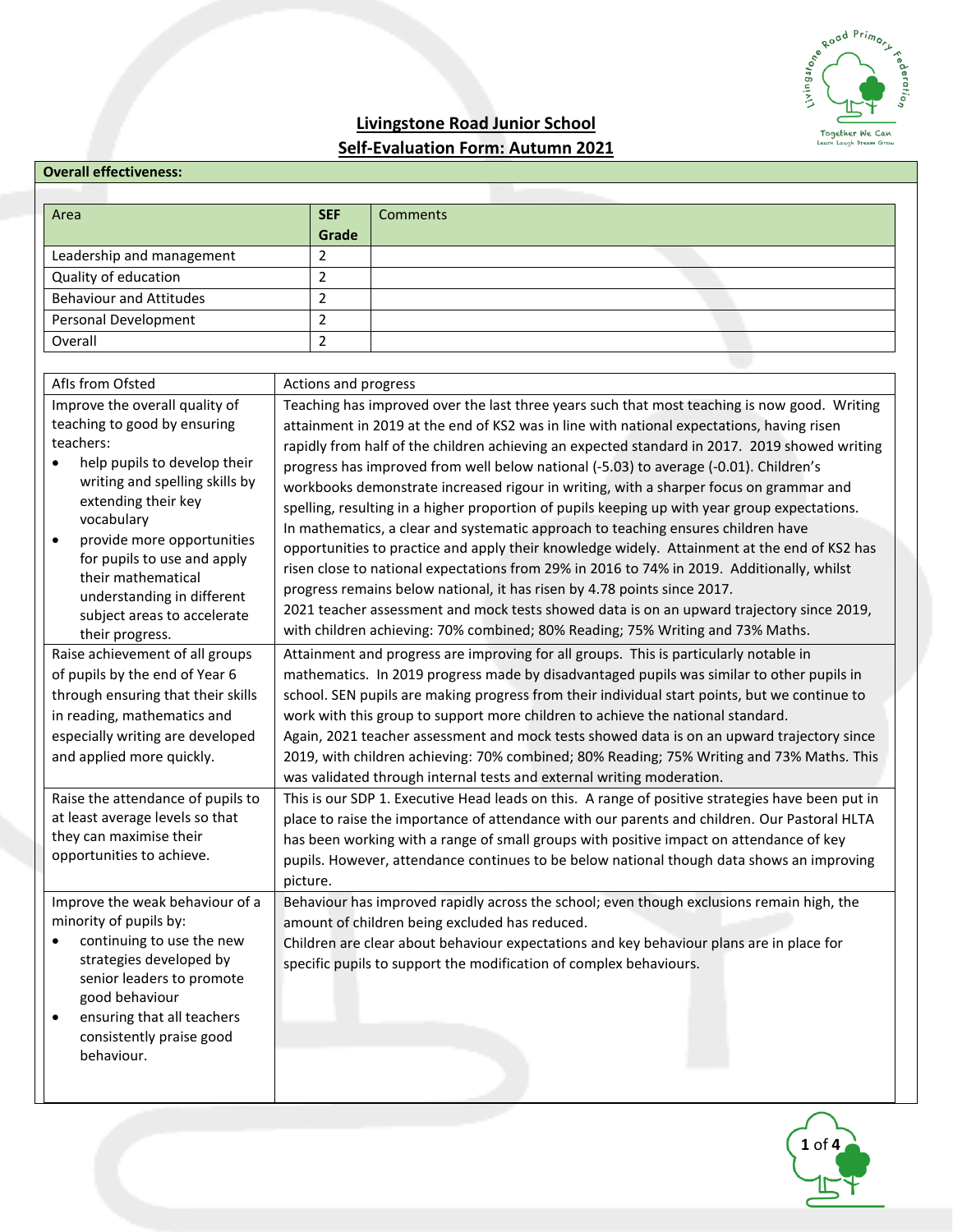| School context                          | Pupil profile                                       | Pupil needs                    |  |
|-----------------------------------------|-----------------------------------------------------|--------------------------------|--|
| The Junior School is federated with the | NOR: 247 pupils                                     | <b>SEND</b>                    |  |
| Infant school.                          |                                                     | SEND pupils - 26% (63 pupils)  |  |
|                                         | Historically as a school in turnaround, a number of | Year 3-17% (12 pupils)         |  |
| Executive Headteacher was appointed     | pupils have sought to attend other schools at the   | Year 4 - 29% (14 pupils)       |  |
| in September 2017.                      | end of Year 2. Proportionality, it has been the     | Year 5 - 27% (19 pupils)       |  |
|                                         | lower attaining children who have enrolled at       | Year 6 - 30% (18 pupils)       |  |
|                                         | Livingstone Road Junior. As a federation, much of   |                                |  |
|                                         | our work over the last years, has been to create an | <b>LAC</b>                     |  |
|                                         | improved Year 2/3 transition so that more children  | LAC = $3\%$ (9 pupils)         |  |
|                                         | choose the Junior school. However, only 76%         |                                |  |
|                                         | moved to the Junior school due to siblings          |                                |  |
|                                         | elsewhere or continued perceived perception.        |                                |  |
| <b>SLT</b> info:                        | <b>Girl/Boy Ratio</b>                               | <b>Number of EHCPs</b>         |  |
| Executive Headteacher                   | $G/B = 112/135 = 45\%/55\%$                         | 2 EHCPs                        |  |
| Deputy Headteacher                      |                                                     | 1 child going through          |  |
| Assistant Headteacher (T&L)             |                                                     | assessment process             |  |
| <b>SENDCo</b>                           |                                                     |                                |  |
| <b>Governance info:</b>                 | <b>Class Organisation</b>                           | <b>Number of Pupil Premium</b> |  |
| The chair and vice chair of governors   | Year $3 = 2$ Classes (69 pupils)                    | $37\% = 92$ pupils             |  |
| know the school well and have           | Year $4 = 2$ Classes (48 pupils)                    |                                |  |
| rigorous monitoring in place.           | Year $5 = 3$ Classes (71 pupils)                    | <b>Number of EAL</b>           |  |
|                                         | Year $6 = 2$ Classes (59 pupils)                    | $17% = 41$ pupils              |  |

## **Effectiveness of leadership and management:**

- $\triangleright$  Leaders accurately evaluate the school's effectiveness and take the right steps to improve the school. Having now removed the barriers to progress, including a leadership restructure in February 2019, the school is rapidly improving.
- $\triangleright$  Through rigorous analysis of assessment, gaps are identified and support put in place.
- $\triangleright$  A robust monitoring and evaluation schedule, which includes learning walks, book scrutiny and pupil conferencing ensures we put the right support and action plans in place to improve teaching. Our new T&L Coaches recruited Sept 21, will continue to embed and develop good or better T&L and strengthen the middle leadership team.
- Middle Leaders have been effective in strengthening their subjects to support a more rigorous progression in knowledge and skills. This has had the greatest impact in Maths, English, Science and Humanities.
- $\triangleright$  Whilst in particular DT and Art were a strength, COVID had an impact on the T&L of key skills within these subject. However, leaders are showing significant ambition to rapidly improve these areas since school reopening.
- $\triangleright$  CPD is matched to school development priorities. For example, as a result of the Reading support and training, children now have appropriately matched books with an expectation of regular reading at school and home. Reading planning now also reflects the teaching of key comprehension skills which has resulted in improved quality responses to the text. The planned NQT programme has ensured that NQTs make sufficient progress in their own knowledge and pedagogy, to have a stronger impact on pupils' outcomes. SLT are now embedding the ECT programme.
- $\triangleright$  Strong Governor Body who hold School Leaders to account well. Their regular challenge and support, reflected in their monitoring reports, ensures Leaders focus on the right priorities.
- $\triangleright$  Leaders are reflective and responsive to the needs of staff so that they can do their job well. Whilst we recognise the pace of change has been necessary to secure good or better outcomes for our children, adjustments have been made

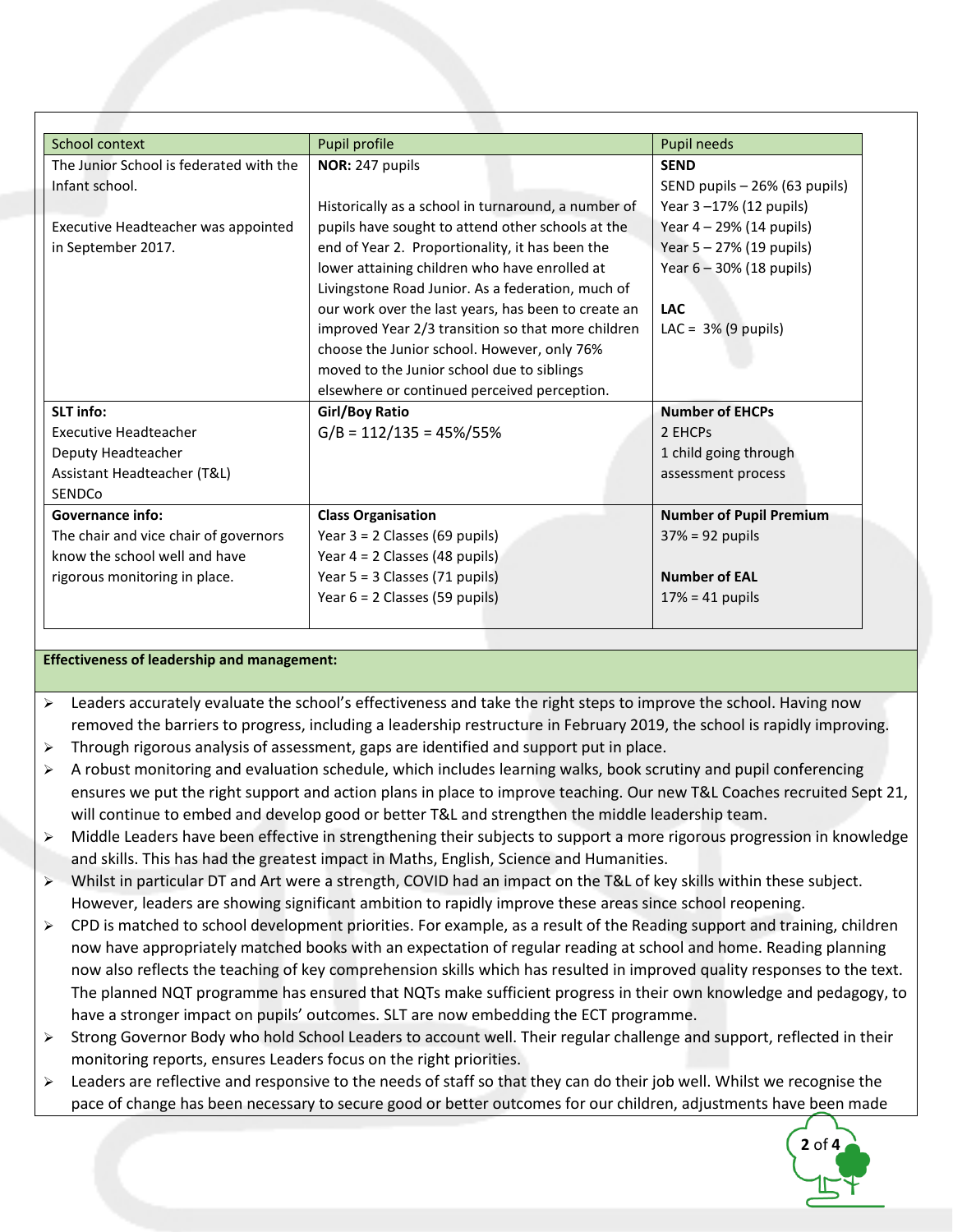where possible, for example modifying PPA arrangements and feedback arrangements in books, to support teachers manage their workload.

 $\triangleright$  Safeguarding processes are effective. All at the school understand and fulfil their responses for keeping pupils safe.

#### **Areas for improvement:**

- Leaders continue to embed consistent practice across the school, to alleviate 'catch up' pressure in Year 6
- $\triangleright$  To continue to embed and develop the LRPF curriculum
- $\triangleright$  Ensure new SENDCo is well supported to continue to drive rapid improvements in provision

## **Quality of Education:**

- $\triangleright$  Pupils' outcomes over the last three years is improving and 2021 TA showed children achieving: 70% combined; 80% Reading; 75% Writing and 73% Maths.
- $\triangleright$  Our curriculum is broad and balanced. It has been planned to provide continuity and progression across the primary federation. Practical opportunities are woven through topics and subjects to ensure pupils understand and experience learning linked to real life.
- Livingstone Learning Handbook has been developed alongside staff to raise consistency and expectations of T&L across the federation. This is used to support monitoring undertaken by all staff.
- $\triangleright$  TA CPD specifically looking at their role within the class and effective strategies to impact on pupil progress, is also happening alongside the handbook. A working party of a range of staff is being developed to look at an action plan of implementation of the different strategies.
- $\triangleright$  Teaching of reading has further improved; it is cohesive and planned to ensure that pupils who need to catch up are supported systematically. The texts that support reading are also used to develop pupils' writing skills and to link to the wider subjects where possible. For example, part of the Year 4 History topic of Anglo-Saxons, links to the high quality text Beowolf, to further support their learning. In addition to the planned curriculum, our learning environment supports the love of reading. For example, the development of a 'Book Factory' (School Library) and Reading Garden.
- $\triangleright$  CPD with a focus on phonics has supported staff with an understanding of early reading and 'catch up' for key pupils. A reading scheme is in place across KS2 which has enabled a consistent and structured approach to teaching reading fluency.
- $\triangleright$  Teaching of maths has improved in all year groups. The sequence of learning is well planned. Attainment at end of key stage 2 in 2019 came out broadly in line with national average and progress is improving; with 73% of pupils being teacher assessed at or above ARE in 2021. Work in books demonstrates that learning is pitched accurately for all year groups.
- $\triangleright$  Where assessment is used effectively, it identifies children's needs and addresses gaps. For example, use of baseline assessments to ensure curriculum meets the needs of children and catch up since partial school closure.

### **Areas for improvement:**

- $\triangleright$  Use of new T&L Coaches to continue to drive improvement and consistency of teaching in specific year groups
- $\triangleright$  Ensure consistency in overcoming barriers for lower ability pupils in all classrooms
- $\triangleright$  Continue to accelerate progress for all pupils, including those who are disadvantaged
- $\triangleright$  Embed the work with parents to actively engage with learning at home, in particular reading at home

## **Behaviour and attitudes:**

- $\triangleright$  Pupils behave well; with any issues raised by children or parents/carers being dealt with swiftly.
- $\triangleright$  Though exclusion remains high, there has been a reduction in the amount of children being excluded. Key pupils last academic year were successful in gaining EHCPs and moving to more specialised education to support need.
- $\triangleright$  Incidences of bullying are low. Although pupils recognise and comment on this, some parents still perceive the historic issues to be ongoing.